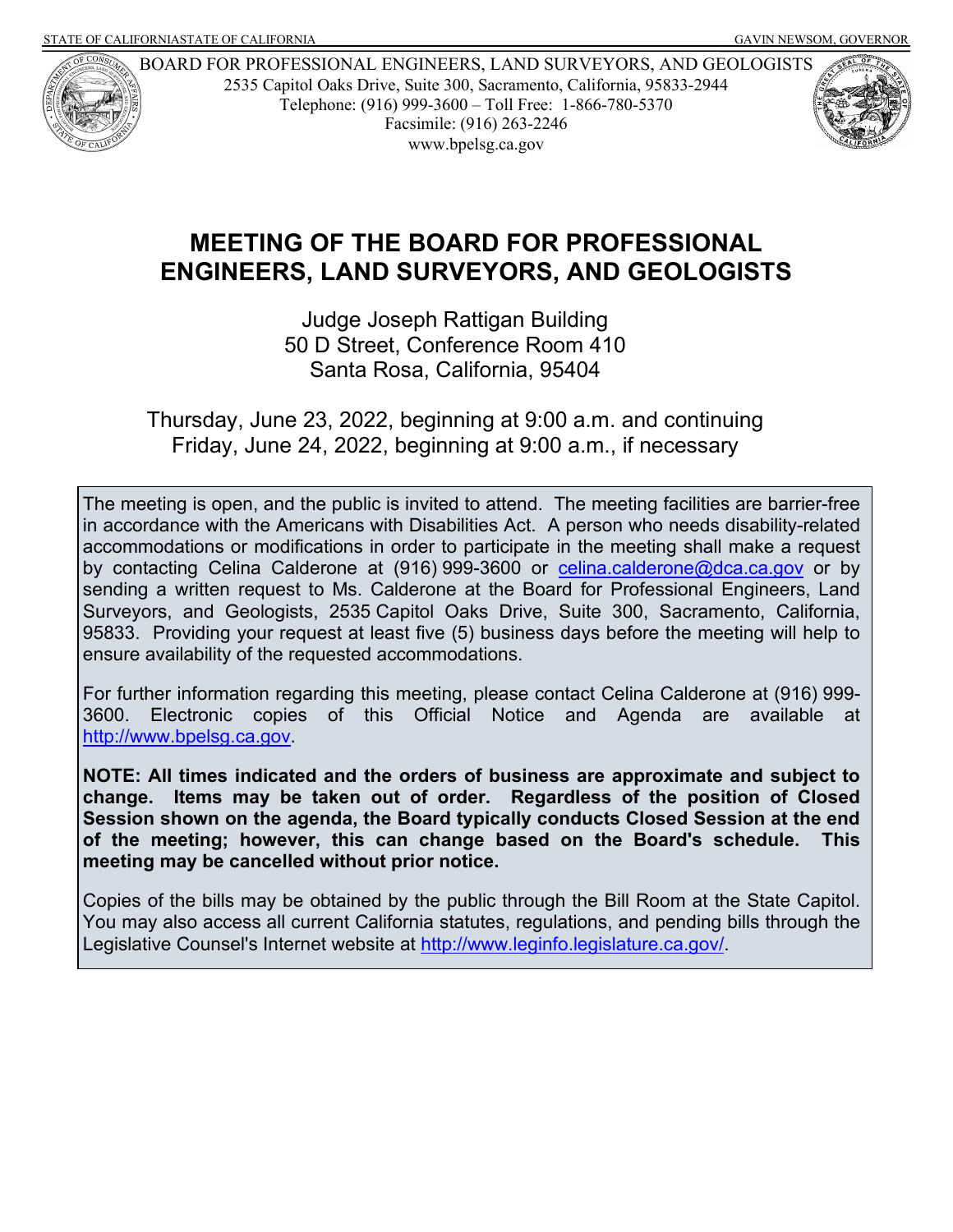

BOARD FOR PROFESSIONAL ENGINEERS, LAND SURVEYORS, AND GEOLOGISTS 2535 Capitol Oaks Drive, Suite 300, Sacramento, California, 95833-2944 Telephone: (916) 999-3600 – Toll Free: 1-866-780-5370 Facsimile: (916) 263-2246 www.bpelsg.ca.gov



## **MEETING OF THE BOARD FOR PROFESSIONAL ENGINEERS, LAND SURVEYORS, AND GEOLOGISTS**

Thursday, June 23, 2022, beginning at 9:00 a.m. and continuing Friday, June 24, 2022, beginning at 9:00 a.m., if necessary

**Board Members:** President Betsy Mathieson; Vice-President Rossana D'Antonio; Fel Amistad; Alireza Asgari; Duane Friel; Michael Hartley; Kathy Jones Irish; Eric Johnson; Coby King; Paul Novak; Mohammad Qureshi; Frank Ruffino; Wilfredo Sanchez; and Christina Wong

**I. Roll Call to Establish a Quorum**

### **II. Pledge of Allegiance**

### **III. Public Comment for Items Not on the Agenda**

**NOTE:** The Board cannot take action on items not on the agenda. The Board will also allow for public comment during the discussion of each item on the agenda and will allow time for public comment for items not on the agenda at the beginning of both days of the meeting. Please see the last page of this Official Notice and Agenda for additional information regarding public comment.

### **IV. Administration**

A. Fiscal Year 2021/22 Budget Report

### **V. Consideration of Rulemaking Proposals (Possible Action)**

- A. Amendments to, Adoption of, and Repeal of Title 16, California Code of Regulations sections 3005, 3024, 3024.5, 3026, and 3031 relating to ASBOG Examination Fees, Abandoned Applications, Postponements, and **Examinations**
- B. Amendments to and Adoption of Title 16, California Code of Regulations sections 420, 3021, 3023, and 3032 relating to Applications, Computation of Qualifying Work Experience, and Schedules of Examinations
- C. Amendments to and Adoption of Title 16, California Code of Regulations sections 427.10, 427.20, and 427.30 relating to References for Professional Engineers and Land Surveyors, Soils Engineers, and Structural Engineers

### **VI. Legislation**

- A. 2022 Legislative Calendar
- B. Discussion of Legislation for 2022 **(Possible Action)**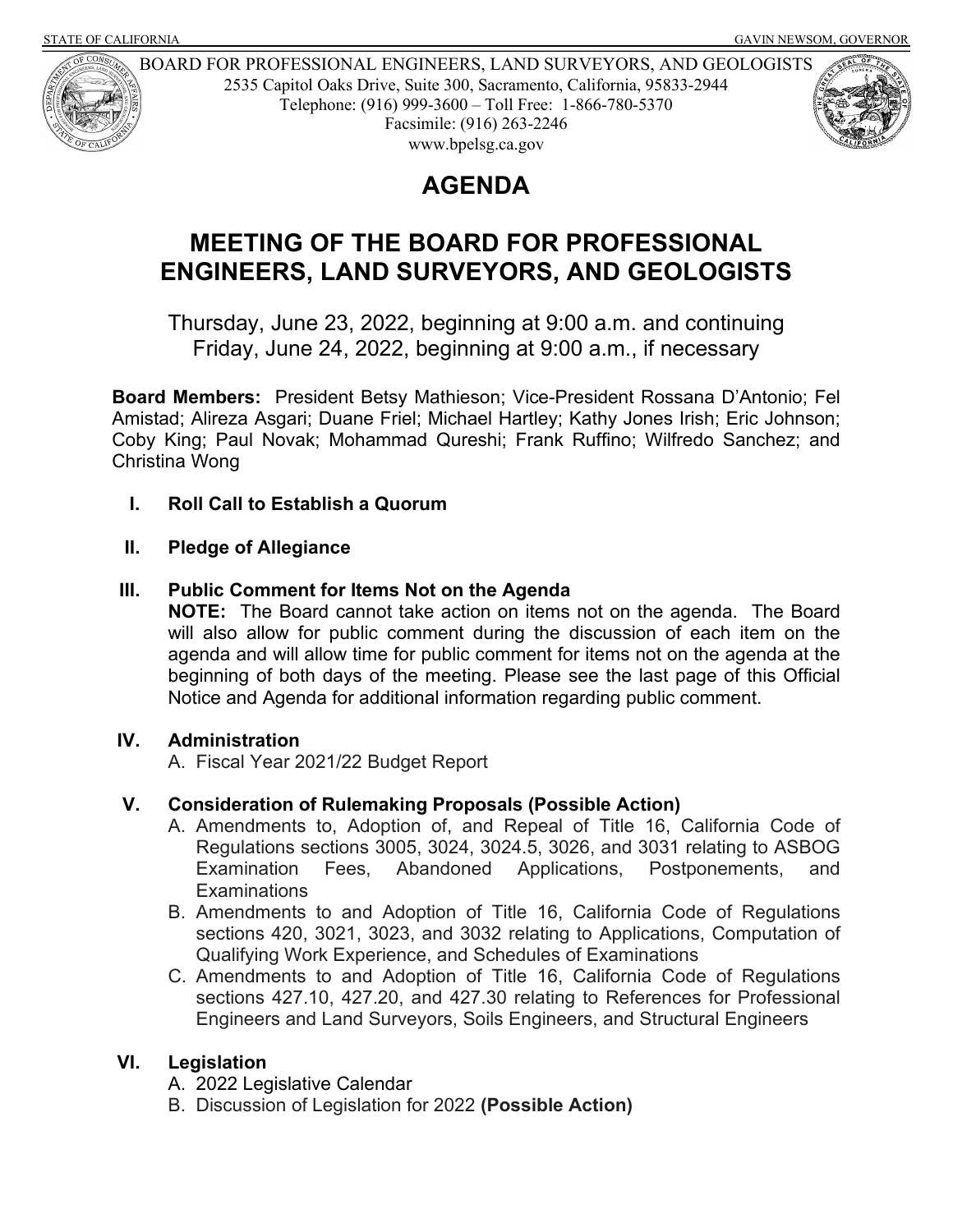- 1. AB 646 (Low) Department of Consumer Affairs: boards: expunged convictions.
- 2. AB 1662 (Gipson) Licensing boards: disqualification from licensure: criminal conviction.
- 3. AB 1733 (Quirk) State bodies: open meetings.
- 4. AB 1795 (Fong) Open meetings: remote participation.
- 5. SB 1120 (Jones) Engineering, land surveying, and geology.
- 6. SB 1237 (Newman) Licenses: military service.
- 7. SB 1365 (Jones) Licensing boards: procedures.
- 8. SB 1443 (Roth) The Department of Consumer Affairs.
- 9. SB 1495 (Committee on Business, Professions and Economic Development) Professions and vocations.

## **VII. Enforcement**

- A. Enforcement Statistical Reports
	- 1. Fiscal Year 2021/22 Update

## **VIII. Exams/Licensing**

A. Examination/Licensing Updates

## **IX. Executive Officer's Report**

- A. Rulemaking Status Report
- B. Update on Board's Business Modernization Project
- C. Personnel
- D. ABET
- E. Association of State Boards of Geology (ASBOG)
- F. National Council of Examiners for Engineering and Surveying (NCEES)
	- 1. Report on Western Zone Interim Meeting, May 19-21, 2022, Stateline, NV
	- 2. Annual Meeting, August 23-26, 2022, Carlsbad, CA Summary of Motions (Possible Action)
- G. Update on Outreach Efforts

## **X. President's Report/Board Member Activities**

#### **XI. Nomination and Election of President and Vice President for Fiscal Year 2022/23 (Possible Action)**

**XII. Approval of Meeting Minutes (Possible Action)** A. Approval of the Minutes of the May 2, 2022, Board Meeting

## **XIII. Discussion Regarding Proposed Agenda Items for Next Board Meeting**

#### **XIV. Closed Session – The Board will meet in Closed Session to discuss, as needed:**

- A. Personnel Matters [Pursuant to Government Code sections 11126(a) and (b)]
- B. Examination Procedures and Results [Pursuant to Government Code section 11126(c)(1)]
- C. Administrative Adjudication [Pursuant to Government Code section 11126(c)(3)]
- D. Pending Litigation [Pursuant to Government Code section 11126(e)]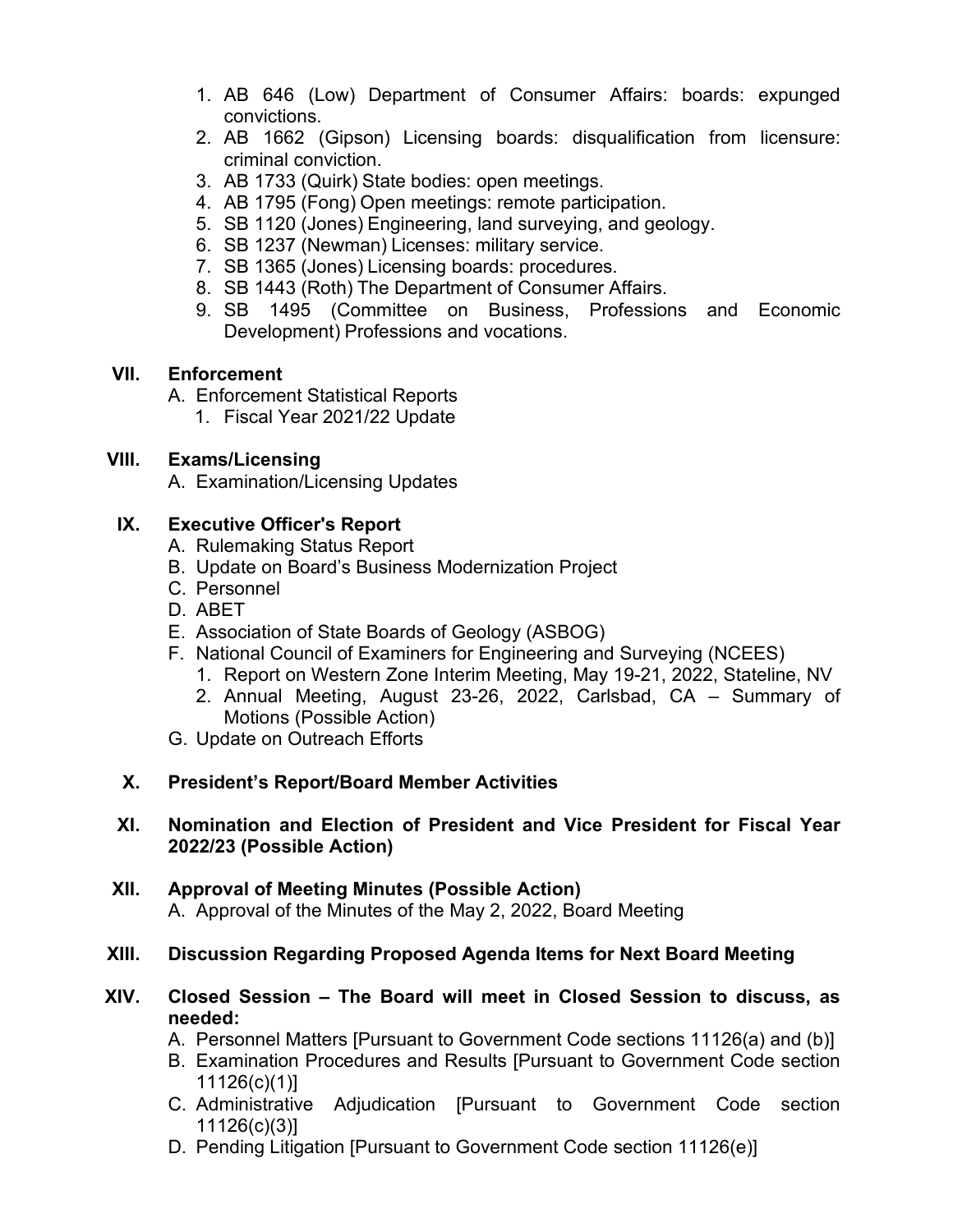- **XV. Open Session to Announce the Results of Closed Session**
- **XVI. Adjourn**